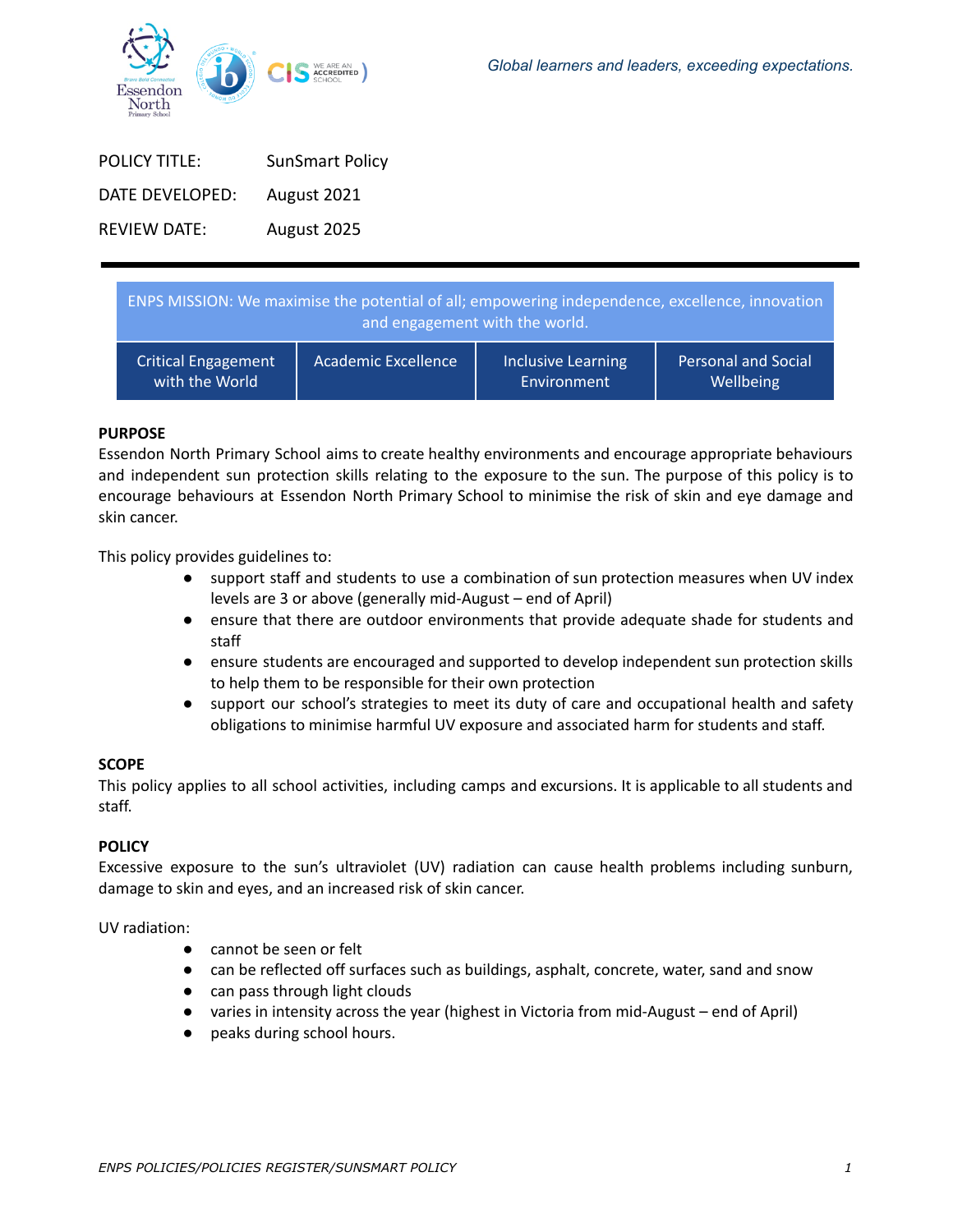

Sun safety is a shared responsibility and staff, parents and students are encouraged to implement a combination of sun protection measures whenever UV levels reach 3 and above (typically from mid-August to the end of April in Victoria). Information about the daily local sun protection times is available via the [SunSmart](http://www.sunsmart.com.au/uv-sun-protection/uv/uv-widget) widget on the school's website, the free [SunSmart](http://www.sunsmart.com.au/tools/interactive-tools/free-sunsmart-app) app, or at [sunsmart.com.au](http://www.sunsmart.com.au/) or [bom.gov.au](http://www.bom.gov.au/).

Essendon North Primary School has the following measures in place to help reduce the risk of excessive UV sun exposure for staff and students.

## **Shade**

Essendon North Primary School provides sufficient options for shelter and trees to provide shade on school grounds, particularly in places such as:

- where students congregate for lunch
- outdoor lesson areas
- popular play areas
- assembly area
- sporting grounds.

When building works or grounds maintenance is conducted at Essendon North Primary School that may impact on the level of shading available to staff and students, a review of the shaded areas available will be conducted and further shading installed as appropriate.

## **Sun protective uniform/clothing**

Essendon North Primary School's school uniform and dress code includes sun-protective clothing, including:

- loose, cool, closely woven fabric
- shirts with a collar and/or high necklines
- tops with elbow length or long sleeves
- longer style shorts and skirts.

From mid-August to 30 April, all students **must** wear a sun protective hat that shades the face, neck and ears for all outdoor activities. Hats may also be worn for all outdoor activities outside of the August to April time period, by parent or student choice. Students are required to wear a school hat or another hat style in alignment with our school uniform guidelines that protects the face, neck and ears when outdoors, for example broad-brimmed, legionnaire or bucket. Peak caps and visors are not considered a suitable alternative.

Students who are not wearing appropriate protective clothing or a hat will be asked to play in the shade or in a suitable area protected from the sun.

## **Sunscreen**

Essendon North Primary School encourages all staff and students to apply SPF30 (or higher) broad-spectrum, water-resistant sunscreen daily whenever UV levels reach 3 and above. Sunscreen should be applied at least 20 minutes before going outdoors, and reapplied every two hours according to [manufacturer's](https://www.tga.gov.au/community-qa/sunscreens-information-consumers) instructions.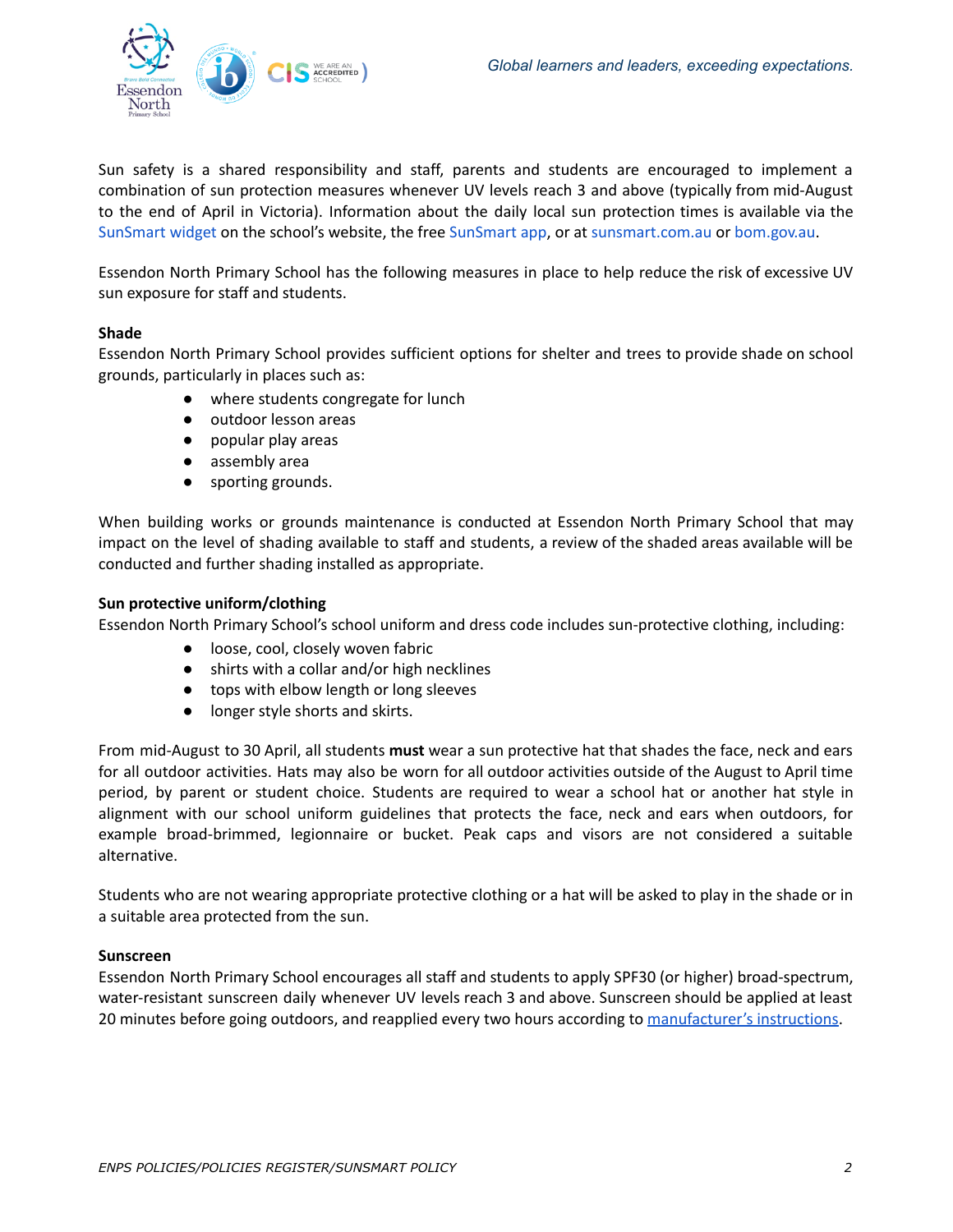

Essendon North Primary School has strategies in place to remind students to apply sunscreen before going outdoors, including reminder notices and SunSmart posters.

At Essendon North Primary School students are welcome to attend the first aid room to access sunscreen. Sunscreen is also available prior to lunch eating time in each Year Level. Staff and students who may suffer from allergic reactions from certain types of sunscreen are encouraged to contact the School Office to implement a management plan to reduce the risk of an allergic reaction at school. Alternatively students may wish to supply their own sunscreen that is suitable for their skin.

Staff and families should role model SunSmart behaviour and are encouraged to apply SPF 30 (or higher) broad-spectrum, water-resistant sunscreen when outside.

#### **Sunglasses**

Where practical Essendon North Primary School encourages students and staff engaged in outdoor activities to wear close-fitting, wrap-around sunglasses that meet the Australian Standard 1067 (Sunglasses: Category 2, 3 or 4) and cover as much of the eye area as possible.

#### **Curriculum**

Students at our school are encouraged to make healthy choices and are supported to understand the benefits and risks of sun exposure. Essendon North Primary School will address sun and UV safety education as part of our health education programs and units of inquiry. Staff are encouraged to access resources, tools, and professional learning to enhance their knowledge and capacity to promote sun smart behaviour across the school community.

## **Engaging students, staff and families**

SunSmart behaviour is regularly reinforced and promoted to the whole school community through newsletters, school website, staff meetings, school assemblies, student and teacher activities and at student enrolment.

Families and staff are provided with information, ideas and practical strategies to support UV safety at school and at home. Essendon North Primary School may provide families and staff with information through newsletters, noticeboards, school website and school assemblies.

## **Occupational, Health and Safety (OH&S)**

As part of OH&S UV risk controls and role-modelling, staff, families and visitors:

- wear a sun protective hat, covering clothing and, if practical, sunglasses;
- apply sunscreen; and
- seek shade whenever possible.

UV radiation exposure is considered as part of a school's risk management and assessment for all outdoor events and activities on and off-site e.g. UV radiation protection strategies (hats, clothing, shade, sunscreen).